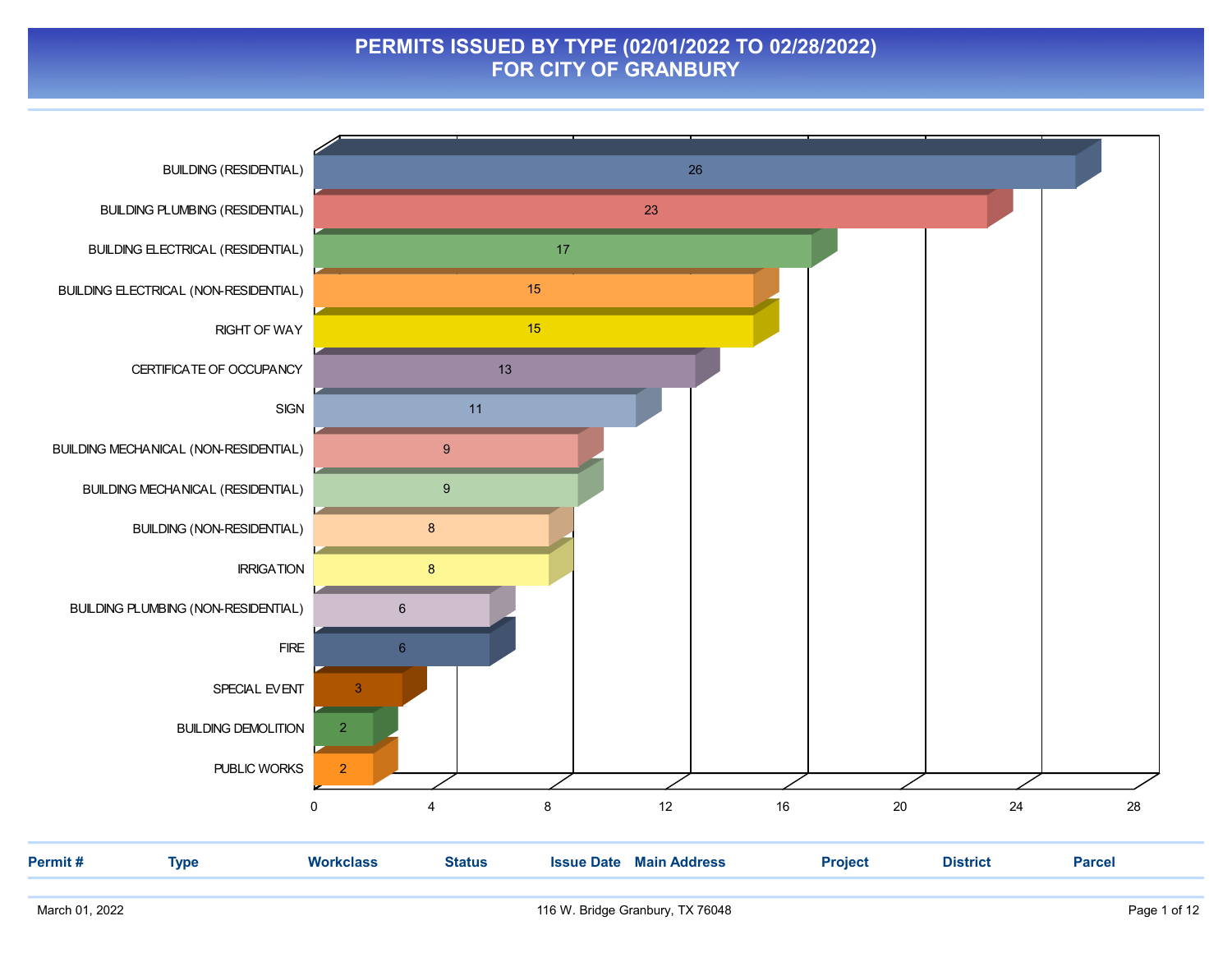| Permit#                           | Type                                 | <b>Workclass</b>       | <b>Status</b> | <b>Issue Date</b> | <b>Main Address</b>                              | <b>Project</b> | <b>District</b>  | <b>Parcel</b> |
|-----------------------------------|--------------------------------------|------------------------|---------------|-------------------|--------------------------------------------------|----------------|------------------|---------------|
| <b>BUILDING (NON-RESIDENTIAL)</b> |                                      |                        |               |                   |                                                  |                |                  |               |
| BLDC-015027-2022                  | <b>Building</b><br>(Non-Residential) | Alteration/Repair      | <b>Issued</b> | 02/08/2022        | 1642 & 1644 S Meadows<br>Dr, Granbury, TX 76048  |                | City of Granbury |               |
| BLDC-015096-2022                  | <b>Building</b><br>(Non-Residential) | Finish Out             | Issued        | 02/08/2022        | 301 E Us Highway 377,<br>108, Granbury, TX 76048 |                | City of Granbury | R99561        |
| BLDC-015101-2022                  | <b>Building</b><br>(Non-Residential) | Alteration/Repair      | Issued        | 02/08/2022        | 607 N Houston St.<br>Granbury, TX 76048          |                | City of Granbury | R36706        |
| BLDC-015088-2022                  | <b>Building</b><br>(Non-Residential) | Fence                  | Issued        | 02/08/2022        | 611 N Crockett St.<br>Granbury, TX 76048         |                | City of Granbury | R36702        |
| BLDC-015061-2022                  | <b>Building</b><br>(Non-Residential) | Accessory<br>Structure | Issued        | 02/09/2022        | 1201 Waters Edge Dr,<br>Granbury, TX 76048       |                | City of Granbury | R90453        |
| BLDC-015154-2022                  | <b>Building</b><br>(Non-Residential) | Alteration/Repair      | Issued        | 02/15/2022        | 318 S Morgan St.<br>Granbury, TX 76048           |                | City of Granbury | R38601        |
| BLDC-014932-2022                  | <b>Building</b><br>(Non-Residential) | Alteration/Repair      | <b>Issued</b> | 02/15/2022        | 4301 E Us Highway 377,<br>Granbury, TX 76049     |                | City of Granbury | R101507       |
| BLDC-015186-2022                  | Building<br>(Non-Residential)        | Addition               | Issued        | 02/18/2022        | 1840 Acton Hwy.<br>Granbury, TX 76049            |                | City of Granbury | R37112        |

PERMITS ISSUED FOR BUILDING (NON-RESIDENTIAL): 8

|                  | <b>BUILDING (RESIDENTIAL)</b>    |                        |          |            |                                             |                  |         |  |  |  |
|------------------|----------------------------------|------------------------|----------|------------|---------------------------------------------|------------------|---------|--|--|--|
| BLDR-015067-2022 | <b>Building</b><br>(Residential) | Addition               | Issued   | 02/02/2022 | 107 W Arnold St,<br>Granbury, TX 76048      | City of Granbury |         |  |  |  |
| BLDR-015068-2022 | <b>Building</b><br>(Residential) | Alteration/Repair      | Issued   | 02/02/2022 | 107 W Arnold St,<br>Granbury, TX 76048      | City of Granbury |         |  |  |  |
| BLDR-015081-2022 | <b>Building</b><br>(Residential) | Accessory<br>Structure | Issued   | 02/07/2022 | 3540 Abes Landing Dr,<br>Granbury, TX 76049 | City of Granbury | R101796 |  |  |  |
| BLDR-015087-2022 | <b>Building</b><br>(Residential) | Accessory<br>Structure | Issued   | 02/08/2022 | 1507 Lakeview Ct,<br>Granbury, TX 76048     | City of Granbury |         |  |  |  |
| BLDR-015082-2022 | <b>Building</b><br>(Residential) | Fence                  | Issued   | 02/08/2022 | 2031 Spieth St, Granbury,<br>TX 76048       | City of Granbury |         |  |  |  |
| BLDR-015044-2022 | <b>Building</b><br>(Residential) | <b>Boat Dock</b>       | Issued   | 02/08/2022 | 1010 Sunset Bay Ct,<br>Granbury, TX 76048   | City of Granbury | R102236 |  |  |  |
| BLDR-015094-2022 | <b>Building</b><br>(Residential) | Alteration/Repair      | Issued   | 02/08/2022 | 107 Kessler Dr, Granbury,<br>TX 76048       | City of Granbury | R37534  |  |  |  |
| BLDR-015083-2022 | <b>Building</b><br>(Residential) | New Single Family      | Issued   | 02/09/2022 | 408 Mary Lou, Granbury,<br>TX 76048         | City of Granbury |         |  |  |  |
| BLDR-015109-2022 | <b>Building</b><br>(Residential) | Driveway/Approac<br>h. | Issued   | 02/09/2022 | 2405 Vineyard Dr,<br>Granbury, TX 76048     | City of Granbury | R45275  |  |  |  |
| BLDR-015120-2022 | Building<br>(Residential)        | Roof                   | Complete | 02/10/2022 | 2065 Clive Dr, Granbury,<br>TX 76048        | City of Granbury |         |  |  |  |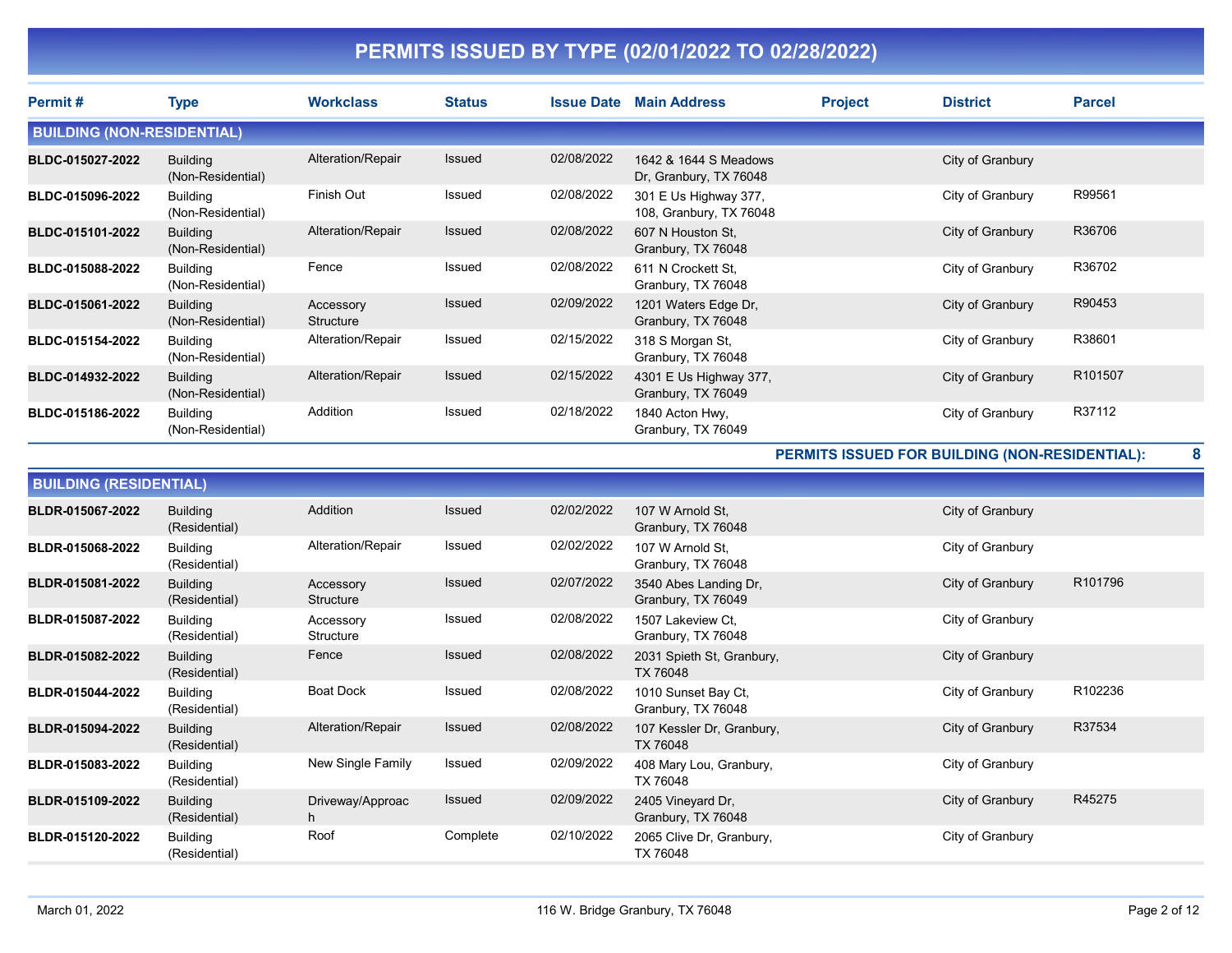| Permit#          | <b>Type</b>                      | <b>Workclass</b>       | <b>Status</b> | <b>Issue Date</b> | <b>Main Address</b>                                | <b>Project</b> | <b>District</b>  | <b>Parcel</b> |
|------------------|----------------------------------|------------------------|---------------|-------------------|----------------------------------------------------|----------------|------------------|---------------|
| BLDR-015039-2022 | <b>Building</b><br>(Residential) | Roof                   | Issued        | 02/10/2022        | 1102 Penrod Dr, Granbury,<br>TX 76048              |                | City of Granbury | R37816        |
| BLDR-015127-2022 | <b>Building</b><br>(Residential) | Alteration/Repair      | Issued        | 02/11/2022        | 615 Thorp Spring Rd,<br>Granbury, TX 76048         |                | City of Granbury | R36787        |
| BLDR-015034-2022 | <b>Building</b><br>(Residential) | Accessory<br>Structure | <b>Issued</b> | 02/11/2022        | 104 Waterford Ct,<br>Granbury, TX 76048            |                | City of Granbury | R101514       |
| BLDR-015153-2022 | <b>Building</b><br>(Residential) | Roof                   | Issued        | 02/15/2022        | 1222 Prestwick Ct.<br>Granbury, TX 76048           |                | City of Granbury | R100132       |
| BLDR-015139-2022 | <b>Building</b><br>(Residential) | Addition               | Issued        | 02/15/2022        | 809 Holly Hills Cemetery<br>Rd, Granbury, TX 76048 |                | City of Granbury | R105004       |
| BLDR-015160-2022 | <b>Building</b><br>(Residential) | Alteration/Repair      | Issued        | 02/16/2022        | 509 E Barton St, Granbury,<br>TX 76048             |                | City of Granbury | R37860        |
| BLDR-015095-2022 | <b>Building</b><br>(Residential) | New Single Family      | Issued        | 02/17/2022        | 1139 Aviara Ct, Granbury,<br>TX 76048              |                | City of Granbury | R105389       |
| BLDR-015098-2022 | <b>Building</b><br>(Residential) | New Single Family      | Issued        | 02/17/2022        | 1450 Highland Park Cir,<br>Granbury, TX 76048      |                | City of Granbury | R105777       |
| BLDR-015097-2022 | <b>Building</b><br>(Residential) | New Single Family      | Issued        | 02/17/2022        | 1462 Highland Park,<br>Granbury, TX 76048          |                | City of Granbury | R105780       |
| BLDR-015092-2022 | <b>Building</b><br>(Residential) | New Single Family      | Issued        | 02/17/2022        | 1437 Highland Park Cir,<br>Granbury, TX 76048      |                | City of Granbury | R105801       |
| BLDR-015188-2022 | <b>Building</b><br>(Residential) | Roof                   | Issued        | 02/18/2022        | 902 Penrod Dr, Granbury,<br>TX 76048               |                | City of Granbury | R37605        |
| BLDR-015141-2022 | Building<br>(Residential)        | <b>Boat Dock</b>       | Issued        | 02/18/2022        | 2609 Harborside Dr.<br>Granbury, TX 76048          |                | City of Granbury | R92725        |
| BLDR-015137-2022 | <b>Building</b><br>(Residential) | <b>Boat Dock</b>       | Issued        | 02/18/2022        | 1607 Catalina Bay Ct,<br>Granbury, TX 76048        |                | City of Granbury | R95527        |
| BLDR-015138-2022 | <b>Building</b><br>(Residential) | Accessory<br>Structure | Complete      | 02/23/2022        | 4306 Logan Cir, Granbury,<br>TX 76049              |                | City of Granbury | R101533       |
| BLDR-015211-2022 | <b>Building</b><br>(Residential) | Fence                  | Issued        | 02/25/2022        | 1505 Lipan Hwy,<br>Granbury, TX 76048              |                | City of Granbury | R43287        |
| BLDR-015212-2022 | <b>Building</b><br>(Residential) | Fence                  | Issued        | 02/28/2022        | 200 Johnson St, Granbury,<br>TX 76048              |                | City of Granbury |               |

PERMITS ISSUED FOR BUILDING (RESIDENTIAL): 26

| <b>BUILDING DEMOLITION</b> |                            |                 |               |            |                                              |                  |        |  |  |  |
|----------------------------|----------------------------|-----------------|---------------|------------|----------------------------------------------|------------------|--------|--|--|--|
| DEMO-015093-2022           | <b>Building Demolition</b> | Non-Residential | <b>Issued</b> | 02/08/2022 | 1470 E Us Highway 377,<br>Granbury, TX 76048 | City of Granbury | R25288 |  |  |  |
| DEMO-015159-2022           | <b>Building Demolition</b> | Non-Residential | Issued        | 02/16/2022 | 104 W Doyle St, Granbury,<br>TX 76048        | City of Granbury | R36957 |  |  |  |

PERMITS ISSUED FOR BUILDING DEMOLITION: 2

BUILDING ELECTRICAL (NON-RESIDENTIAL)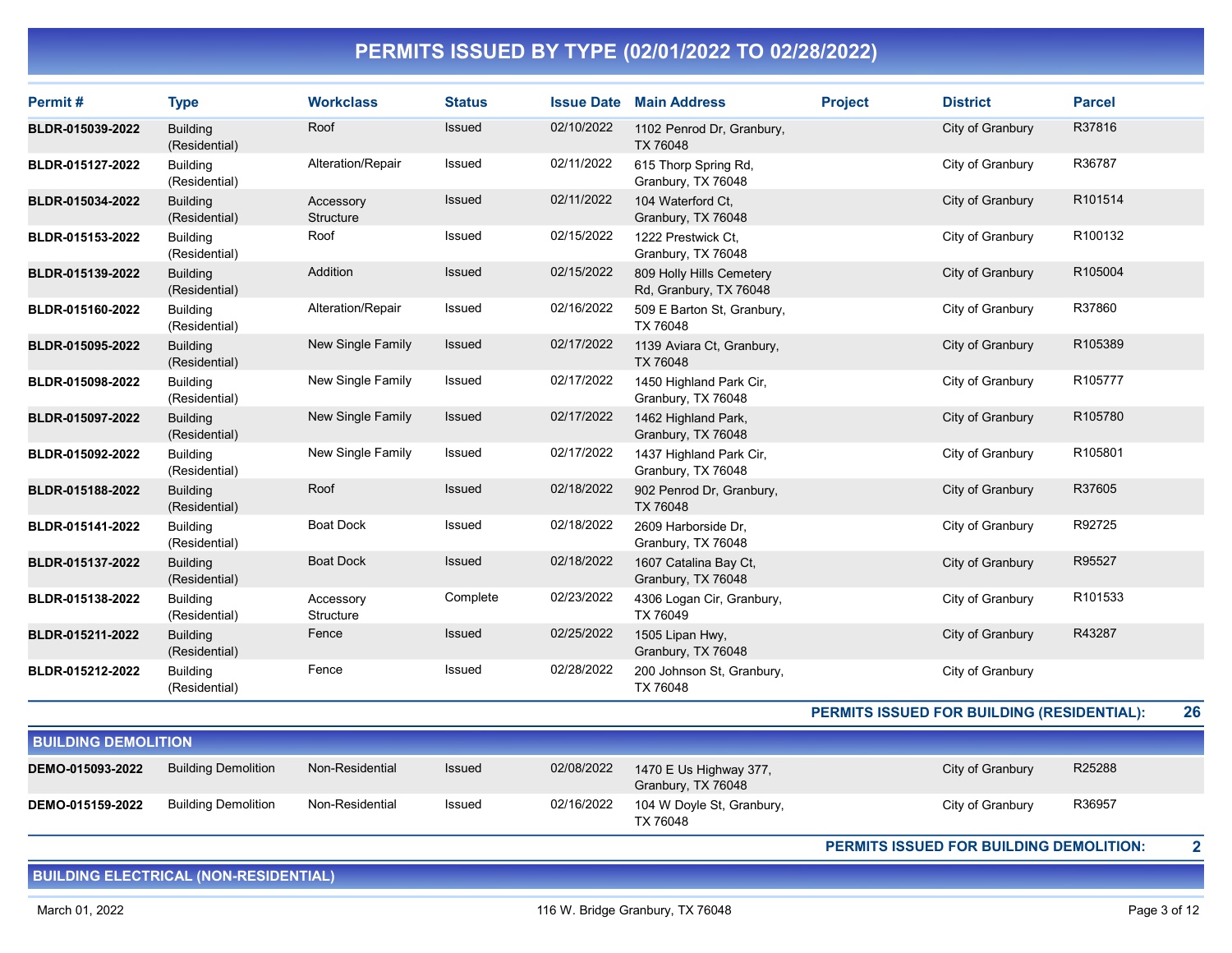| Permit#          | <b>Type</b>                                     | <b>Workclass</b>        | <b>Status</b> | <b>Issue Date</b> | <b>Main Address</b>                             | <b>Project</b> | <b>District</b>  | <b>Parcel</b> |
|------------------|-------------------------------------------------|-------------------------|---------------|-------------------|-------------------------------------------------|----------------|------------------|---------------|
| ELEC-015086-2022 | <b>Building Electrical</b><br>(Non-Residential) | New Construction        | Complete      | 02/08/2022        | 1642 & 1644 S Meadows<br>Dr, Granbury, TX 76048 |                | City of Granbury |               |
| ELEC-015099-2022 | <b>Building Electrical</b><br>(Non-Residential) | Alteration/Repair       | <b>Issued</b> | 02/08/2022        | 1021 E Us Highway 377,<br>Granbury, TX 76048    |                | City of Granbury | R99463        |
| ELEC-015074-2022 | <b>Building Electrical</b><br>(Non-Residential) | Alteration/Repair       | Issued        | 02/09/2022        | 607 N Houston St.<br>Granbury, TX 76048         |                | City of Granbury |               |
| ELEC-015172-2022 | <b>Building Electrical</b><br>(Non-Residential) | <b>New Construction</b> | <b>Issued</b> | 02/17/2022        | 318 S Morgan St,<br>Granbury, TX 76048          |                | City of Granbury | R38601        |
| ELEC-015181-2022 | <b>Building Electrical</b><br>(Non-Residential) | <b>New Construction</b> | Issued        | 02/18/2022        | 307A/307B E Barton St.<br>Granbury, TX 76048    |                | City of Granbury |               |
| ELEC-015180-2022 | <b>Building Electrical</b><br>(Non-Residential) | New Construction        | Issued        | 02/18/2022        | 305A/305B E Barton St.<br>Granbury, TX 76048    |                | City of Granbury |               |
| ELEC-015182-2022 | <b>Building Electrical</b><br>(Non-Residential) | <b>New Construction</b> | Issued        | 02/18/2022        | 309A/309B E Barton St.<br>Granbury, TX 76048    |                | City of Granbury |               |
| ELEC-015179-2022 | <b>Building Electrical</b><br>(Non-Residential) | <b>New Construction</b> | <b>Issued</b> | 02/18/2022        | 303A/303B E Barton St,<br>Granbury, TX 76048    |                | City of Granbury |               |
| ELEC-015178-2022 | <b>Building Electrical</b><br>(Non-Residential) | <b>New Construction</b> | Issued        | 02/18/2022        | 207C/207D E Barton St.<br>Granbury, TX 76048    |                | City of Granbury |               |
| ELEC-015177-2022 | <b>Building Electrical</b><br>(Non-Residential) | <b>New Construction</b> | Issued        | 02/18/2022        | 207A/207B E Barton St,<br>Granbury, TX 76048    |                | City of Granbury |               |
| ELEC-015183-2022 | <b>Building Electrical</b><br>(Non-Residential) | New Construction        | Issued        | 02/18/2022        | 403/403A E Barton St,<br>Granbury, TX 76048     |                | City of Granbury |               |
| ELEC-015176-2022 | <b>Building Electrical</b><br>(Non-Residential) | <b>New Construction</b> | <b>Issued</b> | 02/18/2022        | 205/207 E Barton St,<br>Granbury, TX 76048      |                | City of Granbury |               |
| ELEC-015196-2022 | <b>Building Electrical</b><br>(Non-Residential) | Alteration/Repair       | Issued        | 02/23/2022        | 200 Western Hills Trl,<br>Granbury, TX 76049    |                | City of Granbury |               |
| ELEC-015192-2022 | <b>Building Electrical</b><br>(Non-Residential) | New Construction        | Issued        | 02/25/2022        | 472 Howard Clemmons,<br>Granbury, TX 76048      |                | City of Granbury | R91716        |
| ELEC-015193-2022 | <b>Building Electrical</b><br>(Non-Residential) | <b>New Construction</b> | <b>Issued</b> | 02/25/2022        | 476 Howard Clemmons.<br>Granbury, TX 76048      |                | City of Granbury | R91716        |

PERMITS ISSUED FOR BUILDING ELECTRICAL (NON-RESIDENTIAL): 15

| <b>BUILDING ELECTRICAL (RESIDENTIAL)</b> |                                             |                          |               |            |                                          |                  |         |  |  |  |
|------------------------------------------|---------------------------------------------|--------------------------|---------------|------------|------------------------------------------|------------------|---------|--|--|--|
| ELER-015065-2022                         | <b>Building Electrical</b><br>(Residential) | <b>New Construction</b>  | Issued        | 02/01/2022 | 2000 Spieth St, Granbury,<br>TX 76048    | City of Granbury | R105545 |  |  |  |
| ELER-015055-2022                         | <b>Building Electrical</b><br>(Residential) | <b>Alteration/Repair</b> | <b>Issued</b> | 02/01/2022 | 1017 Mickelson Dr.<br>Granbury, TX 76049 | City of Granbury |         |  |  |  |
| ELER-015064-2022                         | <b>Building Electrical</b><br>(Residential) | <b>New Construction</b>  | Issued        | 02/01/2022 | 1082 Mickelson Dr.<br>Granbury, TX 76048 | City of Granbury | R105604 |  |  |  |
| ELER-015069-2022                         | <b>Building Electrical</b><br>(Residential) | <b>New Construction</b>  | <b>Issued</b> | 02/02/2022 | 107 W Arnold St.<br>Granbury, TX 76048   | City of Granbury |         |  |  |  |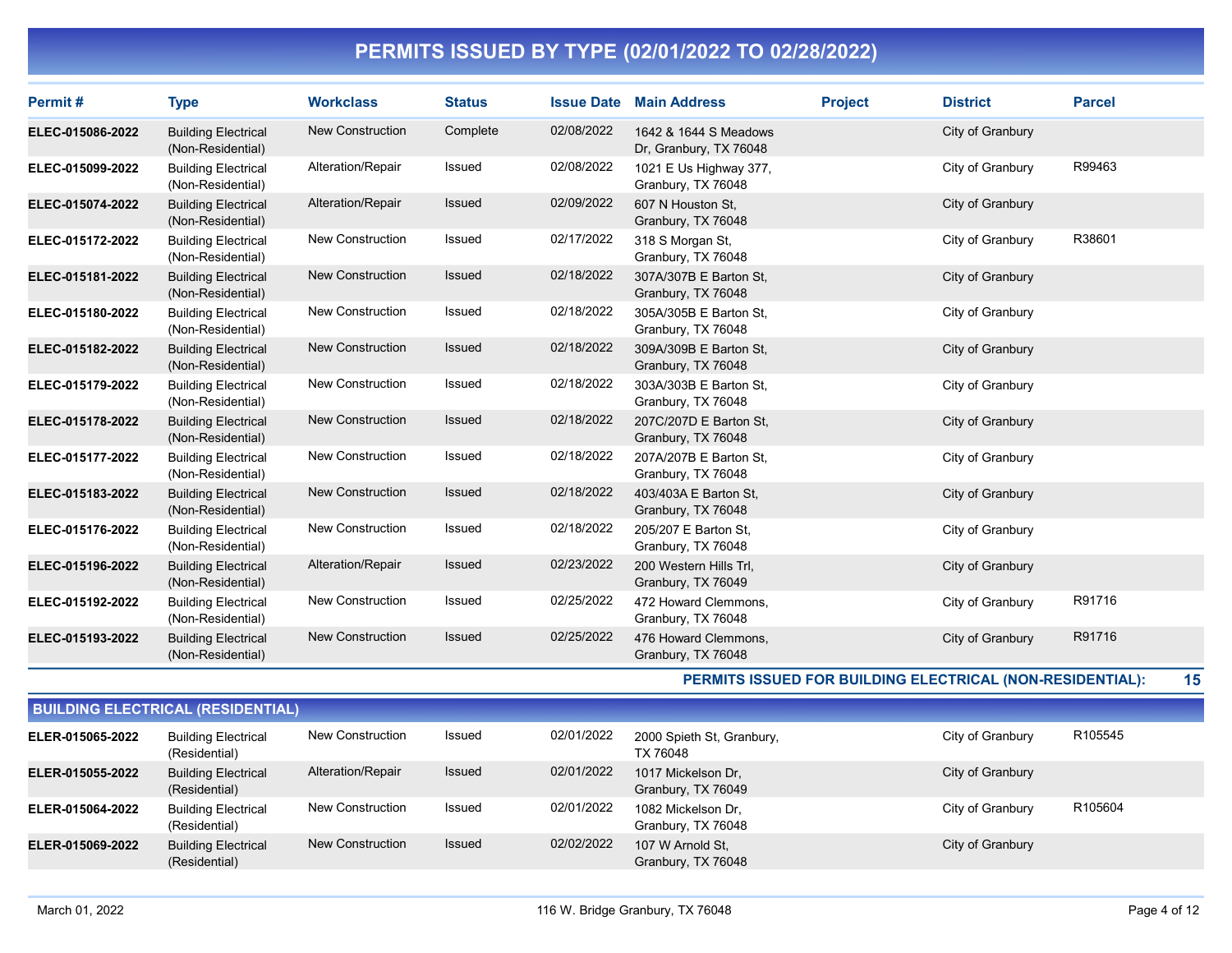| Permit#          | <b>Type</b>                                 | <b>Workclass</b>        | <b>Status</b> | <b>Issue Date</b> | <b>Main Address</b>                           | <b>Project</b> | <b>District</b>  | <b>Parcel</b> |
|------------------|---------------------------------------------|-------------------------|---------------|-------------------|-----------------------------------------------|----------------|------------------|---------------|
| ELER-015050-2022 | <b>Building Electrical</b><br>(Residential) | Alteration/Repair       | Issued        | 02/08/2022        | 131 Kessler St, Granbury,<br>TX 76048         |                | City of Granbury |               |
| ELER-015085-2022 | <b>Building Electrical</b><br>(Residential) | Alteration/Repair       | <b>Issued</b> | 02/09/2022        | 107 W Arnold St,<br>Granbury, TX 76048        |                | City of Granbury |               |
| ELER-015132-2022 | <b>Building Electrical</b><br>(Residential) | Pool                    | <b>Issued</b> | 02/10/2022        | 108 Spieth St, Granbury,<br>TX 76048          |                | City of Granbury |               |
| ELER-015136-2022 | <b>Building Electrical</b><br>(Residential) | Pool                    | Issued        | 02/11/2022        | 1208 Prestwick Ct.<br>Granbury, TX 76048      |                | City of Granbury | R100145       |
| ELER-015150-2022 | <b>Building Electrical</b><br>(Residential) | <b>New Construction</b> | <b>Issued</b> | 02/15/2022        | 1500 Highland Park Bay,<br>Granbury, TX 76048 |                | City of Granbury | R105788       |
| ELER-015158-2022 | <b>Building Electrical</b><br>(Residential) | <b>New Construction</b> | Issued        | 02/16/2022        | 615 Thorp Spring Rd,<br>Granbury, TX 76048    |                | City of Granbury | R36787        |
| ELER-015167-2022 | <b>Building Electrical</b><br>(Residential) | <b>New Construction</b> | <b>Issued</b> | 02/17/2022        | 1124 Aviara Ct, Granbury,<br>TX 76048         |                | City of Granbury | R105376       |
| ELER-015169-2022 | <b>Building Electrical</b><br>(Residential) | Pool                    | Void          | 02/17/2022        | 1160 Aviara Ct, Granbury,<br>TX 76048         |                | City of Granbury |               |
| ELER-015198-2022 | <b>Building Electrical</b><br>(Residential) | Alteration/Repair       | Issued        | 02/22/2022        | 414 W Doyle St, Granbury,<br>TX 76048         |                | City of Granbury | R38457        |
| ELER-015190-2022 | <b>Building Electrical</b><br>(Residential) | <b>New Construction</b> | Issued        | 02/22/2022        | 1156 Aviara Ct, Granbury,<br>TX 76048         |                | City of Granbury | R105384       |
| ELER-015202-2022 | <b>Building Electrical</b><br>(Residential) | Alteration/Repair       | Issued        | 02/23/2022        | 1209 Canvasback Dr.<br>Granbury, TX 76048     |                | City of Granbury | R38850        |
| ELER-015200-2022 | <b>Building Electrical</b><br>(Residential) | Pool                    | <b>Issued</b> | 02/23/2022        | 1014 Anna Cir, Granbury,<br>TX 76048          |                | City of Granbury |               |
| ELER-015206-2022 | <b>Building Electrical</b><br>(Residential) | <b>New Construction</b> | <b>Issued</b> | 02/25/2022        | 507 Mary Lou, Granbury,<br>TX 76048           |                | City of Granbury | R101317       |

### PERMITS ISSUED FOR BUILDING ELECTRICAL (RESIDENTIAL): 17

| <b>BUILDING MECHANICAL (NON-RESIDENTIAL)</b> |                                                    |                         |               |            |                                                   |                  |         |  |  |  |
|----------------------------------------------|----------------------------------------------------|-------------------------|---------------|------------|---------------------------------------------------|------------------|---------|--|--|--|
| MECC-015070-2022                             | <b>Building</b><br>Mechanical<br>(Non-Residential) | New Construction        | <b>Issued</b> | 02/01/2022 | 3902 E Us Highway 377,<br>109, Granbury, TX 76049 | City of Granbury | R102286 |  |  |  |
| MECC-015113-2022                             | Building<br>Mechanical<br>(Non-Residential)        | <b>New Construction</b> | Issued        | 02/09/2022 | 305A/305B E Barton St,<br>Granbury, TX 76048      | City of Granbury |         |  |  |  |
| MECC-015111-2022                             | <b>Building</b><br>Mechanical<br>(Non-Residential) | <b>New Construction</b> | Issued        | 02/09/2022 | 309A/309B E Barton St,<br>Granbury, TX 76048      | City of Granbury |         |  |  |  |
| MECC-015117-2022                             | <b>Building</b><br>Mechanical<br>(Non-Residential) | <b>New Construction</b> | Issued        | 02/09/2022 | 303A/303B E Barton St,<br>Granbury, TX 76048      | City of Granbury |         |  |  |  |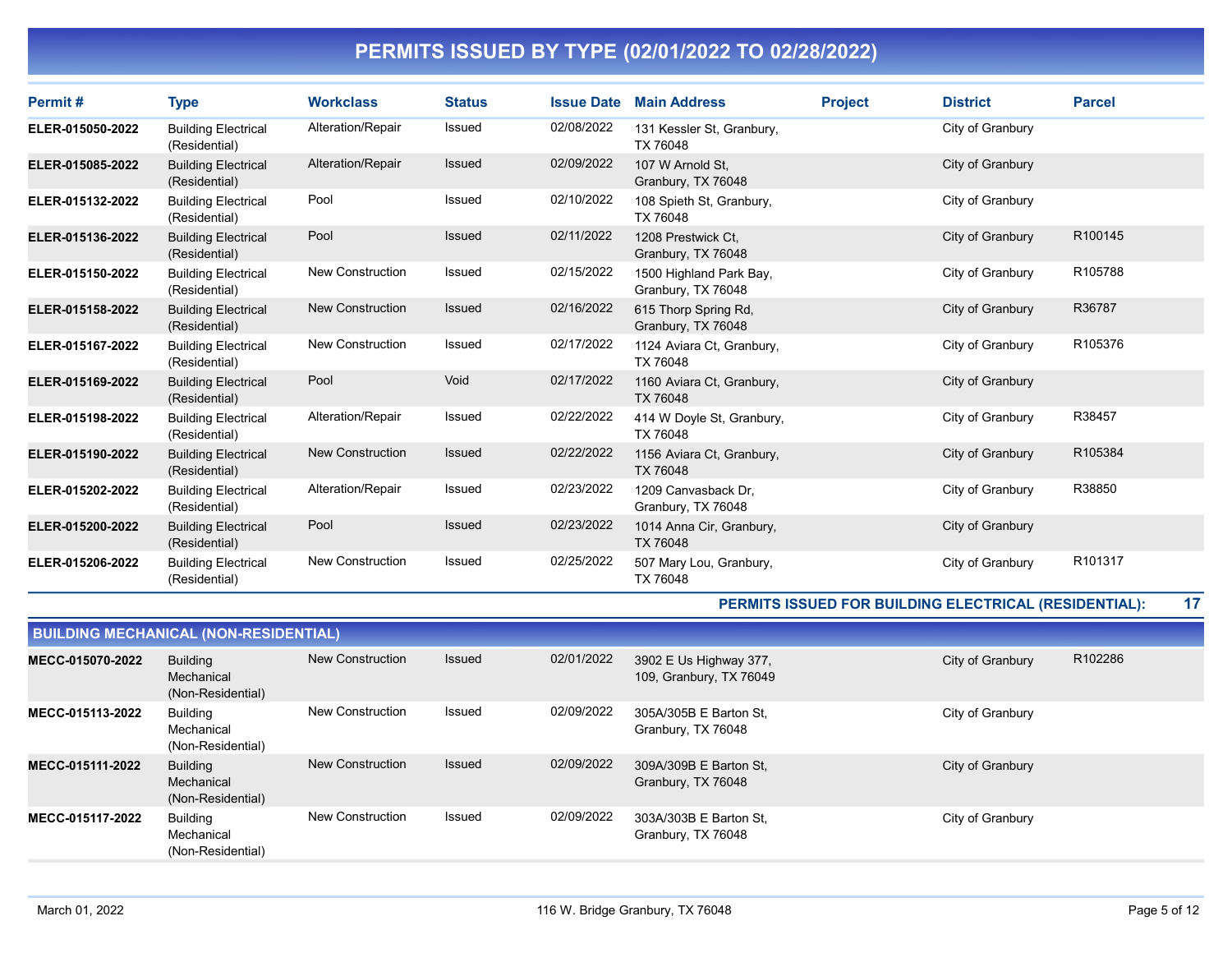| Permit#          | <b>Type</b>                                        | <b>Workclass</b>        | <b>Status</b> | <b>Issue Date</b> | <b>Main Address</b>                          | <b>Project</b> | <b>District</b>  | <b>Parcel</b> |
|------------------|----------------------------------------------------|-------------------------|---------------|-------------------|----------------------------------------------|----------------|------------------|---------------|
| MECC-015116-2022 | <b>Building</b><br>Mechanical<br>(Non-Residential) | New Construction        | Issued        | 02/09/2022        | 307A/307B E Barton St,<br>Granbury, TX 76048 |                | City of Granbury |               |
| MECC-015118-2022 | <b>Building</b><br>Mechanical<br>(Non-Residential) | New Construction        | Issued        | 02/09/2022        | 403/403A E Barton St,<br>Granbury, TX 76048  |                | City of Granbury |               |
| MECC-015115-2022 | <b>Building</b><br>Mechanical<br>(Non-Residential) | <b>New Construction</b> | <b>Issued</b> | 02/09/2022        | 205/207 E Barton St,<br>Granbury, TX 76048   |                | City of Granbury |               |
| MECC-015112-2022 | Building<br>Mechanical<br>(Non-Residential)        | New Construction        | Issued        | 02/09/2022        | 207A/207B E Barton St,<br>Granbury, TX 76048 |                | City of Granbury |               |
| MECC-015114-2022 | <b>Building</b><br>Mechanical<br>(Non-Residential) | <b>New Construction</b> | <b>Issued</b> | 02/09/2022        | 207C/207D E Barton St,<br>Granbury, TX 76048 |                | City of Granbury |               |

PERMITS ISSUED FOR BUILDING MECHANICAL (NON-RESIDENTIAL): 9

| <b>BUILDING MECHANICAL (RESIDENTIAL)</b> |                                                |                         |               |            |                                              |                  |         |  |  |  |
|------------------------------------------|------------------------------------------------|-------------------------|---------------|------------|----------------------------------------------|------------------|---------|--|--|--|
| MECR-015125-2022                         | <b>Building</b><br>Mechanical<br>(Residential) | <b>New Construction</b> | Issued        | 02/14/2022 | 1001 Quarry Ct, Granbury,<br>TX 76049        | City of Granbury |         |  |  |  |
| MECR-015162-2022                         | <b>Building</b><br>Mechanical<br>(Residential) | <b>New Construction</b> | <b>Issued</b> | 02/16/2022 | 615 Thorp Spring Rd,<br>Granbury, TX 76048   | City of Granbury | R36787  |  |  |  |
| MECR-015173-2022                         | <b>Building</b><br>Mechanical<br>(Residential) | <b>New Construction</b> | <b>Issued</b> | 02/18/2022 | 1124 Aviara Ct, Granbury,<br>TX 76048        | City of Granbury | R105376 |  |  |  |
| MECR-015174-2022                         | <b>Building</b><br>Mechanical<br>(Residential) | <b>New Construction</b> | <b>Issued</b> | 02/18/2022 | 1156 Aviara Ct, Granbury,<br><b>TX 76048</b> | City of Granbury | R105384 |  |  |  |
| MECR-015197-2022                         | <b>Building</b><br>Mechanical<br>(Residential) | <b>New Construction</b> | <b>Issued</b> | 02/22/2022 | 409 Mary Lou Ct,<br>Granbury, TX 76048       | City of Granbury | R101340 |  |  |  |
| MECR-015084-2022                         | <b>Building</b><br>Mechanical<br>(Residential) | <b>New Construction</b> | <b>Issued</b> | 02/28/2022 | 1472 Highland Park Cir,<br>Granbury 76049    | City of Granbury |         |  |  |  |
| MECR-015163-2022                         | <b>Building</b><br>Mechanical<br>(Residential) | <b>New Construction</b> | <b>Issued</b> | 02/28/2022 | 103 Spieth St, Granbury<br>76049             | City of Granbury |         |  |  |  |
| MECR-015165-2022                         | <b>Building</b><br>Mechanical<br>(Residential) | <b>New Construction</b> | <b>Issued</b> | 02/28/2022 | 1500 Highland Park Cir,<br>Granbury 76049    | City of Granbury |         |  |  |  |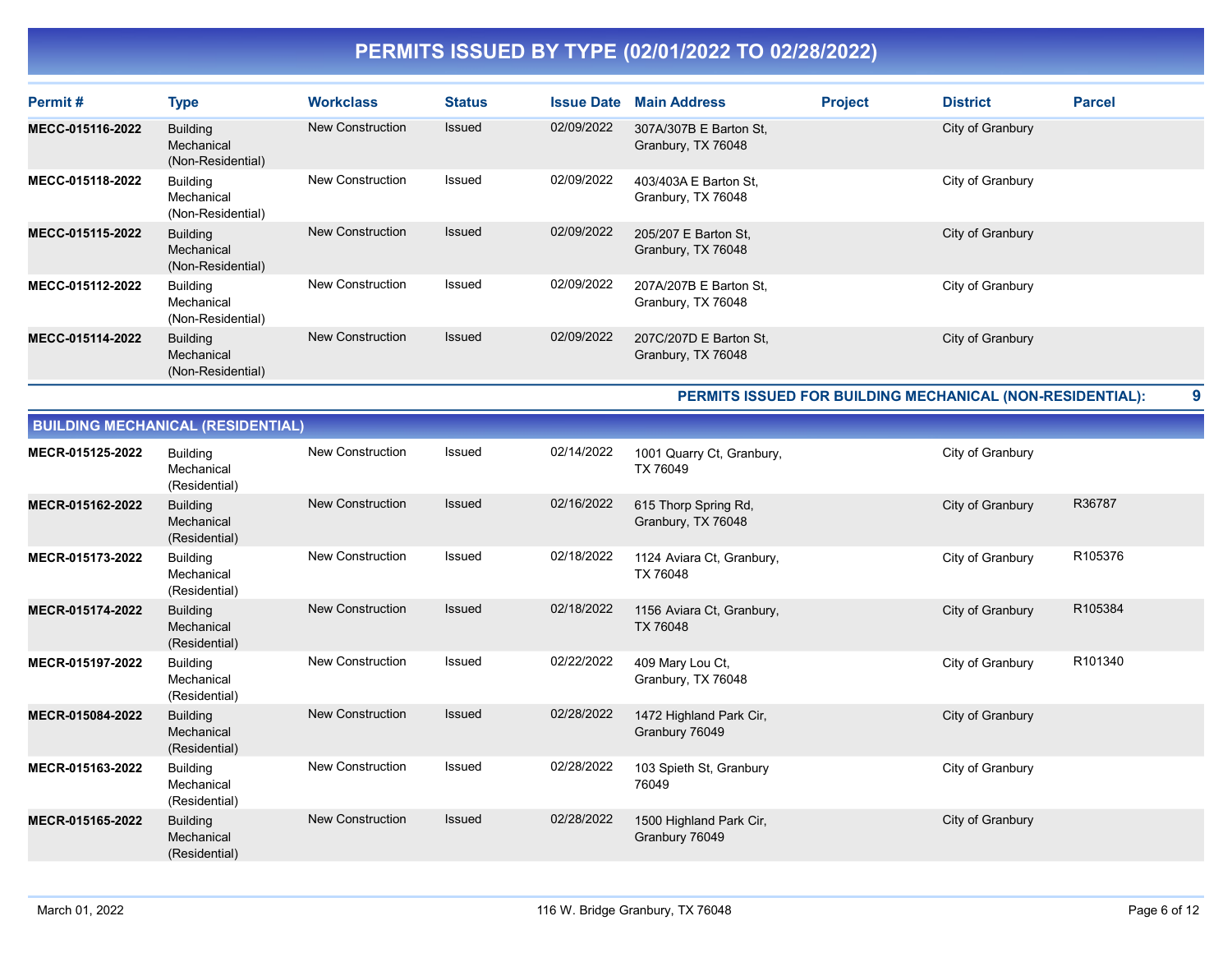|                  |                                                |                         |               |                   | PERMITS ISSUED BY TYPE (02/01/2022 TO 02/28/2022) |                |                                                         |                     |  |
|------------------|------------------------------------------------|-------------------------|---------------|-------------------|---------------------------------------------------|----------------|---------------------------------------------------------|---------------------|--|
| Permit#          | <b>Type</b>                                    | <b>Workclass</b>        | <b>Status</b> | <b>Issue Date</b> | <b>Main Address</b>                               | <b>Project</b> | <b>District</b>                                         | <b>Parcel</b>       |  |
| MECR-015164-2022 | <b>Building</b><br>Mechanical<br>(Residential) | New Construction        | Issued        | 02/28/2022        | 1504 Highland Park Cir,<br>Granbury 76049         |                | City of Granbury                                        |                     |  |
|                  |                                                |                         |               |                   |                                                   |                | PERMITS ISSUED FOR BUILDING MECHANICAL (RESIDENTIAL):   |                     |  |
|                  | <b>BUILDING PLUMBING (NON-RESIDENTIAL)</b>     |                         |               |                   |                                                   |                |                                                         |                     |  |
| PLMC-015071-2022 | <b>Building Plumbing</b><br>(Non-Residential)  | <b>Water Heater</b>     | Issued        | 02/02/2022        | 3113 Fall Creek Hwy,<br>Granbury, TX 76049        |                | City of Granbury                                        | R43967              |  |
| PLMC-015090-2022 | <b>Building Plumbing</b><br>(Non-Residential)  | New Construction        | Issued        | 02/09/2022        | 472 Howard Clemmons,<br>Granbury, TX 76048        |                | City of Granbury                                        | R91716              |  |
| PLMC-015089-2022 | <b>Building Plumbing</b><br>(Non-Residential)  | New Construction        | Issued        | 02/09/2022        | 476 Howard Clemmons,<br>Granbury, TX 76048        |                | City of Granbury                                        | R91716              |  |
| PLMC-015106-2022 | <b>Building Plumbing</b><br>(Non-Residential)  | Alteration/Repair       | Issued        | 02/09/2022        | 735 E Us Highway 377,<br>Granbury, TX 76048       |                | City of Granbury                                        | R38913              |  |
| PLMC-015161-2022 | <b>Building Plumbing</b><br>(Non-Residential)  | Alteration/Repair       | Issued        | 02/16/2022        | 3710 E Us Highway 377,<br>Granbury, TX 76049      |                | City of Granbury                                        | R103661             |  |
| PLMC-015199-2022 | <b>Building Plumbing</b><br>(Non-Residential)  | <b>Water Heater</b>     | Issued        | 02/22/2022        | 106 Pirate Dr, Granbury, TX<br>76048              |                | City of Granbury                                        | R32657              |  |
|                  |                                                |                         |               |                   |                                                   |                | PERMITS ISSUED FOR BUILDING PLUMBING (NON-RESIDENTIAL): |                     |  |
|                  | <b>BUILDING PLUMBING (RESIDENTIAL)</b>         |                         |               |                   |                                                   |                |                                                         |                     |  |
| PLMR-011971-2021 | <b>Building Plumbing</b><br>(Residential)      | <b>New Construction</b> | Complete      | 02/02/2022        | 727 Rolling Terrace Circle,<br>Granbury, TX 76049 |                | City of Granbury                                        | R <sub>105108</sub> |  |
| PLMR-015100-2022 | <b>Building Plumbing</b><br>(Residential)      | New Construction        | Issued        | 02/08/2022        | 2325 River Rd, Granbury,<br>TX 76048              |                | City of Granbury                                        | R38824              |  |
| PLMR-015103-2022 | <b>Building Plumbing</b><br>(Residential)      | <b>Water Heater</b>     | Issued        | 02/08/2022        | 1703 W Limestone Ct,<br>Granbury, TX 76049        |                | City of Granbury                                        | R19410              |  |
| PLMR-015105-2022 | <b>Building Plumbing</b><br>(Residential)      | <b>Water Heater</b>     | Issued        | 02/08/2022        | 3328 Ferry Boat, Granbury,<br>TX 76048            |                | City of Granbury                                        |                     |  |
| PLMR-015107-2022 | <b>Building Plumbing</b><br>(Residential)      | <b>Water Heater</b>     | Issued        | 02/09/2022        | 1117 Dove Hollow Rd,<br>Granbury, TX 76048        |                | City of Granbury                                        | R38214              |  |
| PLMR-015108-2022 | <b>Building Plumbing</b><br>(Residential)      | <b>Water Heater</b>     | Issued        | 02/09/2022        | 107 E Pearl St, Granbury,<br>TX 76048             |                | City of Granbury                                        | R36564              |  |
| PLMR-014817-2021 | <b>Building Plumbing</b><br>(Residential)      | New Construction        | Issued        | 02/15/2022        | 201 Honor Code PI,<br>Granbury, TX 76049          |                | City of Granbury                                        | R105904             |  |
| PLMR-014819-2021 | <b>Building Plumbing</b><br>(Residential)      | New Construction        | Issued        | 02/15/2022        | 209 Honor Code Place.<br>Granbury, TX 76048       |                | City of Granbury                                        | R105906             |  |
| PLMR-015157-2022 | <b>Building Plumbing</b><br>(Residential)      | Water Heater            | <b>Issued</b> | 02/15/2022        | 2300 Vienna Dr, Granbury,<br>TX 76048             |                | City of Granbury                                        | R98952              |  |
| PLMR-014820-2021 | <b>Building Plumbing</b><br>(Residential)      | New Construction        | Issued        | 02/15/2022        | 213 Honor Code Place,<br>Granbury, TX 76048       |                | City of Granbury                                        | R105907             |  |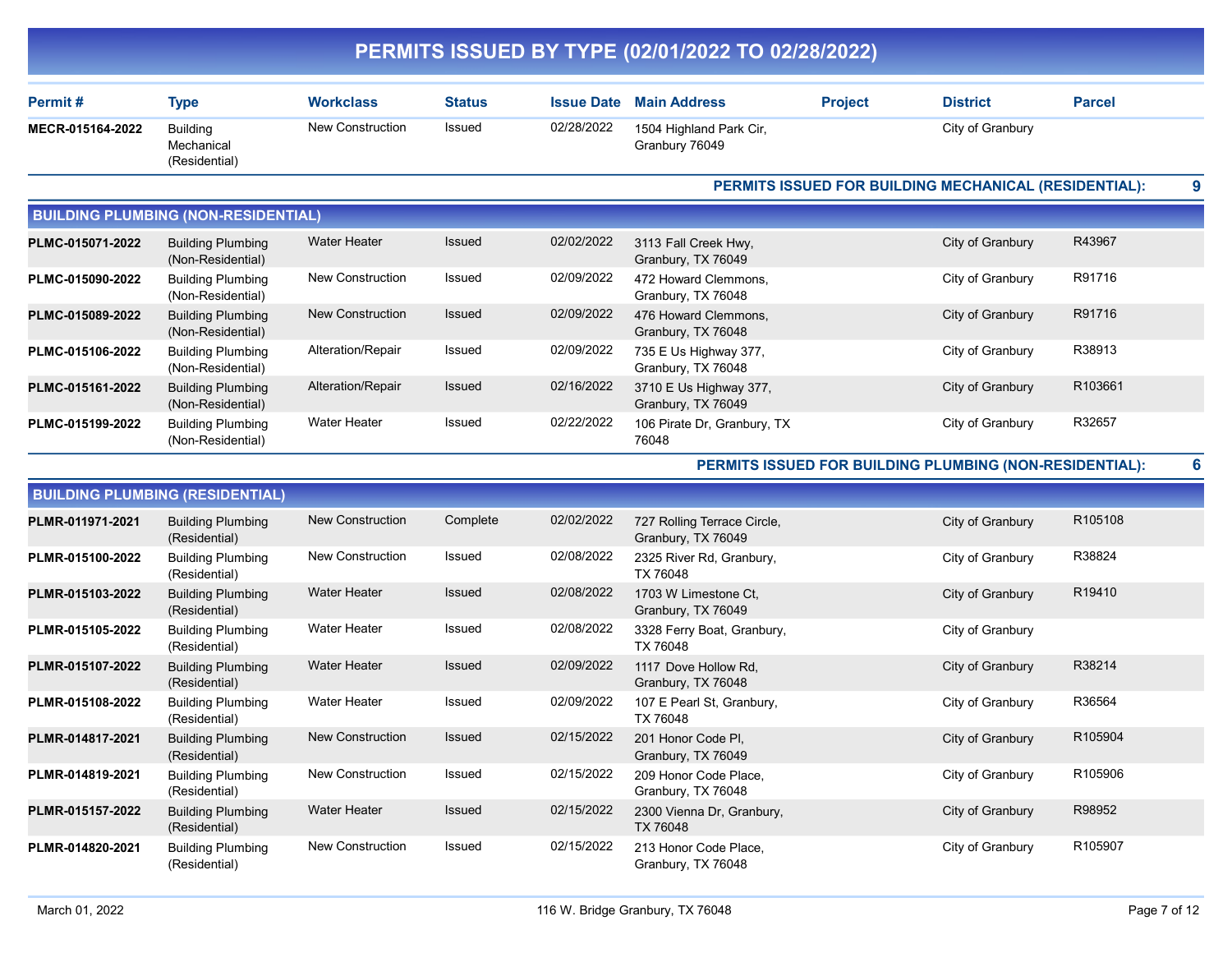| Permit#          | <b>Type</b>                               | <b>Workclass</b>        | <b>Status</b> | <b>Issue Date</b> | <b>Main Address</b>                           | <b>Project</b> | <b>District</b>  | <b>Parcel</b> |
|------------------|-------------------------------------------|-------------------------|---------------|-------------------|-----------------------------------------------|----------------|------------------|---------------|
| PLMR-014818-2021 | <b>Building Plumbing</b><br>(Residential) | New Construction        | Issued        | 02/15/2022        | 205 Honor Code Place,<br>Granbury, TX 76048   |                | City of Granbury |               |
| PLMR-014821-2021 | <b>Building Plumbing</b><br>(Residential) | New Construction        | <b>Issued</b> | 02/15/2022        | 221 Honor Code Place.<br>Granbury, TX 76048   |                | City of Granbury | R105909       |
| PLMR-015147-2022 | <b>Building Plumbing</b><br>(Residential) | <b>Water Heater</b>     | Issued        | 02/15/2022        | 1112 Mallard Ct, Granbury,<br>TX 76048        |                | City of Granbury | R38752        |
| PLMR-015135-2022 | <b>Building Plumbing</b><br>(Residential) | <b>New Construction</b> | Issued        | 02/15/2022        | 1607 Chesapeake Bay Ct,<br>Granbury, TX 76048 |                | City of Granbury |               |
| PLMR-015016-2022 | <b>Building Plumbing</b><br>(Residential) | New Construction        | Issued        | 02/16/2022        | 5007 Wearing Way,<br>Granbury, TX 76048       |                | City of Granbury |               |
| PLMR-015175-2022 | <b>Building Plumbing</b><br>(Residential) | New Construction        | Issued        | 02/17/2022        | 1437 Highland Park Cir,<br>Granbury, TX 76048 |                | City of Granbury | R105801       |
| PLMR-015170-2022 | <b>Building Plumbing</b><br>(Residential) | <b>New Construction</b> | <b>Issued</b> | 02/17/2022        | 1160 Aviara Ct, Granbury,<br>TX 76048         |                | City of Granbury |               |
| PLMR-015185-2022 | <b>Building Plumbing</b><br>(Residential) | <b>New Construction</b> | Issued        | 02/18/2022        | 615 Thorp Spring Rd,<br>Granbury, TX 76048    |                | City of Granbury | R36787        |
| PLMR-015195-2022 | <b>Building Plumbing</b><br>(Residential) | <b>New Construction</b> | Issued        | 02/22/2022        | 2403 Waters Edge Dr.<br>Granbury, TX 76048    |                | City of Granbury | R32643        |
| PLMR-015210-2022 | <b>Building Plumbing</b><br>(Residential) | New Construction        | <b>Issued</b> | 02/25/2022        | 1139 Aviara Ct, Granbury,<br>TX 76048         |                | City of Granbury | R105389       |
| PLMR-014539-2021 | <b>Building Plumbing</b><br>(Residential) | <b>New Construction</b> | Issued        | 02/25/2022        | 3011 Promenade Dr.<br>Granbury, TX 76048      |                | City of Granbury | R101912       |
| PLMR-015216-2022 | <b>Building Plumbing</b><br>(Residential) | New Construction        | <b>Issued</b> | 02/28/2022        | 2063 Spieth St, Granbury,<br>TX 76048         |                | City of Granbury |               |
| PLMR-015215-2022 | <b>Building Plumbing</b><br>(Residential) | <b>New Construction</b> | <b>Issued</b> | 02/28/2022        | 1401 Joshua Way,<br>Granbury, TX 76048        |                | City of Granbury |               |

#### PERMITS ISSUED FOR BUILDING PLUMBING (RESIDENTIAL): 23

| <b>CERTIFICATE OF OCCUPANCY</b> |                             |                                             |               |            |                                            |                  |        |  |  |
|---------------------------------|-----------------------------|---------------------------------------------|---------------|------------|--------------------------------------------|------------------|--------|--|--|
| CO-015072-2022                  | Certificate of<br>Occupancy | Certificate of<br>Occupancy -<br>Commercial | In Review     | 02/02/2022 | 910 Paluxy Rd, Granbury,<br>TX 76048       | City of Granbury | R37573 |  |  |
| CO-014261-2021                  | Certificate of<br>Occupancy | Certificate of<br>Occupancy -<br>Commercial | <b>Issued</b> | 02/07/2022 | 635 E Bridge St, Granbury,<br>TX 76048     | City of Granbury | R43454 |  |  |
| CO-015075-2022                  | Certificate of<br>Occupancy | Certificate of<br>Occupancy -<br>Commercial | In Review     | 02/07/2022 | 2157 E Highway 377,<br>Granbury, TX 76048  | City of Granbury |        |  |  |
| CO-015110-2022                  | Certificate of<br>Occupancy | Certificate of<br>Occupancy -<br>Commercial | In Review     | 02/09/2022 | 1201 Waters Edge Dr,<br>Granbury, TX 76048 | City of Granbury | R90453 |  |  |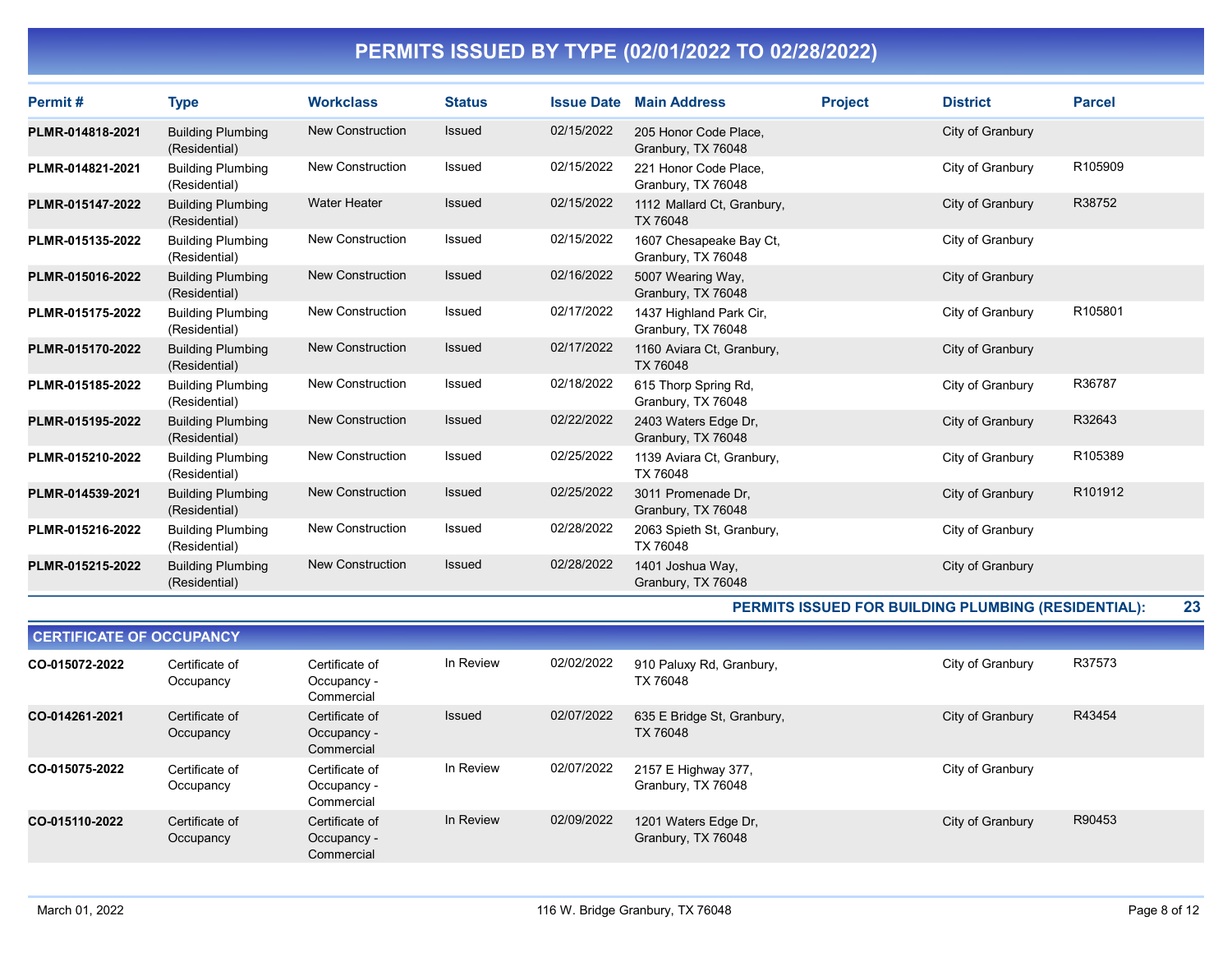| Permit#        | <b>Type</b>                 | <b>Workclass</b>                            | <b>Status</b> | <b>Issue Date</b> | <b>Main Address</b>                           | <b>Project</b> | <b>District</b>  | <b>Parcel</b> |
|----------------|-----------------------------|---------------------------------------------|---------------|-------------------|-----------------------------------------------|----------------|------------------|---------------|
| CO-015130-2022 | Certificate of<br>Occupancy | Certificate of<br>Occupancy -<br>Commercial | In Review     | 02/10/2022        | 2200 E Us Highway 377,<br>Granbury, TX 76049  |                | City of Granbury | R37108        |
| CO-015171-2022 | Certificate of<br>Occupancy | Temporary<br>Certificate of<br>Occupancy    | In Review     | 02/17/2022        | 4525 E Highway 377,<br>Granbury, TX 76048     |                | City of Granbury |               |
| CO-015189-2022 | Certificate of<br>Occupancy | Safety Inspection                           | In Review     | 02/18/2022        | 710 Keith, C, Granbury, TX<br>76048           |                | City of Granbury |               |
| CO-015062-2022 | Certificate of<br>Occupancy | Certificate of<br>Occupancy -<br>Commercial | <b>Issued</b> | 02/22/2022        | 524 N Crockett St.<br>Granbury, TX 76048      |                | City of Granbury | R36714        |
| CO-015194-2022 | Certificate of<br>Occupancy | Temporary<br>Certificate of<br>Occupancy    | <b>Issued</b> | 02/22/2022        | 122 N Crockett St.<br>Granbury, TX 76048      |                | City of Granbury | R36583        |
| CO-015204-2022 | Certificate of<br>Occupancy | Certificate of<br>Occupancy -<br>Commercial | In Review     | 02/23/2022        | 1458 E Us Highway 377,<br>Granbury, TX 76048  |                | City of Granbury | R25287        |
| CO-014732-2021 | Certificate of<br>Occupancy | Certificate of<br>Occupancy -<br>Commercial | Issued        | 02/23/2022        | 3113 Fall Creek Hwy,<br>Granbury, TX 76049    |                | City of Granbury | R43967        |
| CO-006745-2019 | Certificate of<br>Occupancy | Certificate of<br>Occupancy -<br>Commercial | Issued        | 02/23/2022        | 902 W Bridge St, Granbury,<br><b>TX 76048</b> |                | City of Granbury | R37022        |
| CO-014579-2021 | Certificate of<br>Occupancy | Certificate of<br>Occupancy -<br>Commercial | Issued        | 02/23/2022        | 724 W Pearl St, Granbury,<br>TX 76048         |                | City of Granbury | R38339        |

#### PERMITS ISSUED FOR CERTIFICATE OF OCCUPANCY : 13

| FIRE-015145-2022 | Fire | Sprinkler  | Issued        | 02/17/2022 | 300 Parkwood Ln,<br>Granbury, TX 76048            | City of Granbury |         |
|------------------|------|------------|---------------|------------|---------------------------------------------------|------------------|---------|
| FIRE-015144-2022 | Fire | Sprinkler  | <b>Issued</b> | 02/17/2022 | 200 Parkwood Ln,<br>Granbury, TX 76048            | City of Granbury |         |
| FIRE-015146-2022 | Fire | Sprinkler  | Issued        | 02/17/2022 | 401 Parkwood Ln,<br>Granbury, TX 76048            | City of Granbury |         |
| FIRE-015143-2022 | Fire | Sprinkler  | Issued        | 02/17/2022 | 101 Parkwood Ln,<br>Granbury, TX 76048            | City of Granbury |         |
| FIRE-015133-2022 | Fire | Fire Alarm | Issued        | 02/16/2022 | 3726 Fm 4, Granbury, TX<br>76049                  | City of Granbury |         |
| FIRE-015128-2022 | Fire | Fire Alarm | Issued        | 02/10/2022 | 3902 E Us Highway 377,<br>109, Granbury, TX 76049 | City of Granbury | R102286 |
| <b>FIRE</b>      |      |            |               |            |                                                   |                  |         |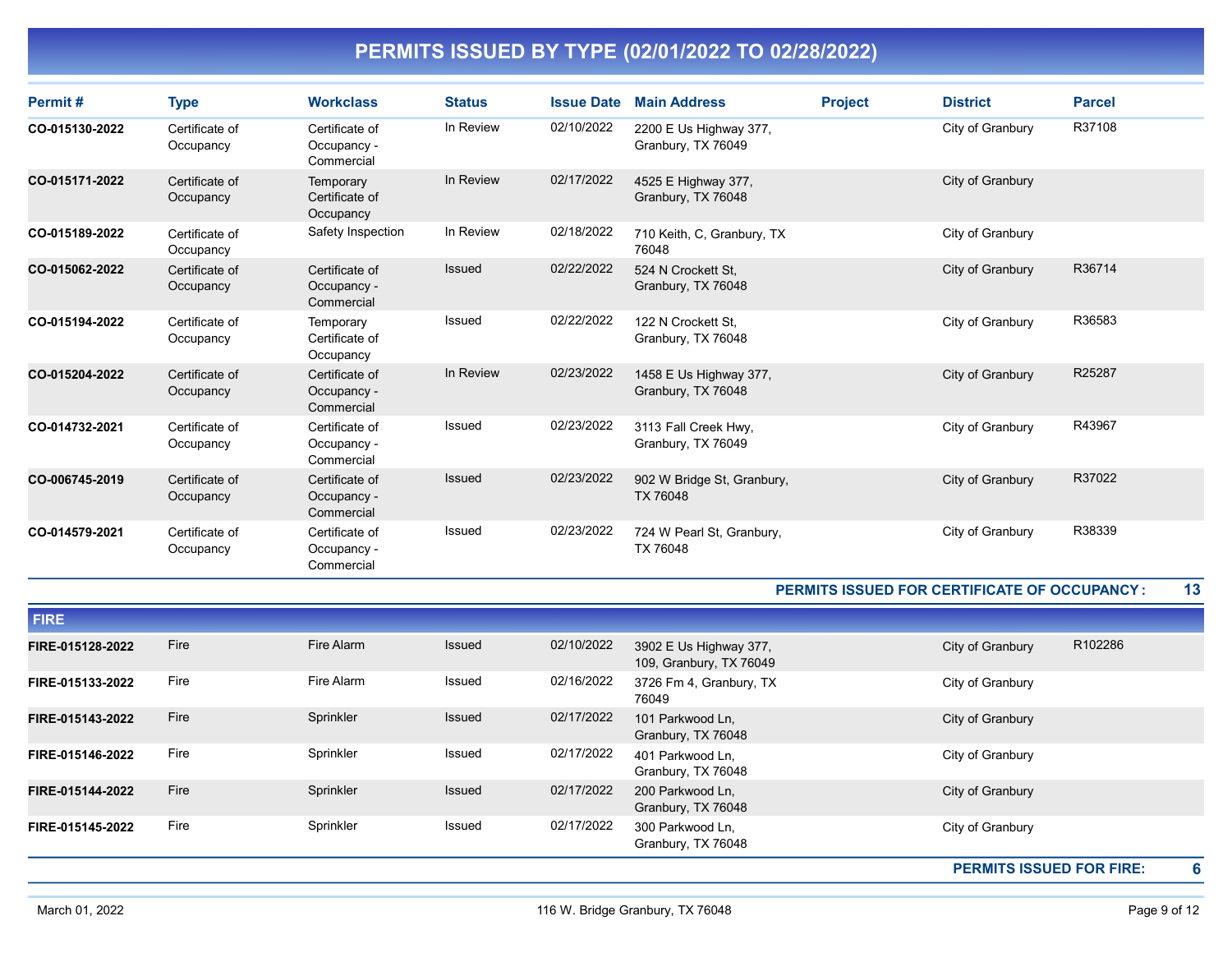| Permit#             | <b>Type</b>         | <b>Workclass</b>                    | <b>Status</b> |            | <b>Issue Date Main Address</b>               | <b>Project</b> | <b>District</b>                         | <b>Parcel</b>           |
|---------------------|---------------------|-------------------------------------|---------------|------------|----------------------------------------------|----------------|-----------------------------------------|-------------------------|
| <b>IRRIGATION</b>   |                     |                                     |               |            |                                              |                |                                         |                         |
| IRR-015066-2022     | Irrigation          | <b>New Residential</b>              | Issued        | 02/01/2022 | 1209 Mallard Way,<br>Granbury, TX 76048      |                | City of Granbury                        | R38734                  |
| IRR-015080-2022     | Irrigation          | Alteration/Repair                   | Issued        | 02/07/2022 | 600 E Us Highway 377,<br>Granbury, TX 76048  |                | City of Granbury                        | R33890                  |
| IRR-015104-2022     | Irrigation          | <b>New Residential</b>              | Issued        | 02/14/2022 | 212 Johnson St, Granbury,<br>TX 76048        |                | City of Granbury                        | R105643                 |
| IRR-015151-2022     | Irrigation          | <b>New Residential</b>              | Issued        | 02/15/2022 | 1089 Mickelson Dr.<br>Granbury, TX 76048     |                | City of Granbury                        | R105624                 |
| IRR-015156-2022     | Irrigation          | <b>New Residential</b>              | Issued        | 02/15/2022 | 1030 Mickelson Dr.<br>Granbury, TX 76048     |                | City of Granbury                        | R105616                 |
| IRR-015155-2022     | Irrigation          | <b>New Residential</b>              | Issued        | 02/15/2022 | 1001 Mickelson Dr,<br>Granbury, TX 76048     |                | City of Granbury                        | R105544                 |
| IRR-015152-2022     | Irrigation          | <b>New Residential</b>              | Issued        | 02/15/2022 | 1077 Mickelson Dr.<br>Grabury, TX 76048      |                | City of Granbury                        | R105621                 |
| IRR-015184-2022     | Irrigation          | New Residential                     | Issued        | 02/23/2022 | 404 Fowler Dr, Granbury,<br>TX 76049         |                | City of Granbury                        | R105575                 |
|                     |                     |                                     |               |            |                                              |                | <b>PERMITS ISSUED FOR IRRIGATION:</b>   | 8                       |
| <b>PUBLIC WORKS</b> |                     |                                     |               |            |                                              |                |                                         |                         |
| PUBW-015205-2022    | <b>Public Works</b> | <b>Water Well</b>                   | Issued        | 02/23/2022 | 3227 Sunrise Ct, Granbury,<br>TX 76048       |                | City of Granbury                        | R33477                  |
| PUBW-015203-2022    | <b>Public Works</b> | <b>Water Well</b>                   | <b>Issued</b> | 02/23/2022 | 4800 Glen Rose Hwy,<br>Granbury, TX 76048    |                | City of Granbury                        | R46093                  |
|                     |                     |                                     |               |            |                                              |                | <b>PERMITS ISSUED FOR PUBLIC WORKS:</b> | $\overline{\mathbf{2}}$ |
| <b>RIGHT OF WAY</b> |                     |                                     |               |            |                                              |                |                                         |                         |
| ROW-015073-2022     | <b>Right of Way</b> | <b>Right of Way</b><br>Construction | Issued        | 02/02/2022 | 1030 E Us Highway 377,<br>Granbury, TX 76048 |                | City of Granbury                        | R91791                  |
| ROW-015078-2022     | Right of Way        | Right of Way<br>Construction        | Issued        | 02/09/2022 | 2088 Spieth St, Granbury,<br>TX 76048        |                | City of Granbury                        |                         |
| ROW-015079-2022     | Right of Way        | <b>Right of Way</b><br>Construction | Issued        | 02/09/2022 | 1470 E Highway 377,<br>Granbury, TX 76048    |                | City of Granbury                        |                         |
| ROW-015076-2022     | Right of Way        | Right of Way<br>Construction        | Issued        | 02/09/2022 | 401 Fowler Dr, Granbury,<br>TX 76048         |                | City of Granbury                        |                         |
| ROW-015077-2022     | <b>Right of Way</b> | Right of Way<br>Construction        | Issued        | 02/09/2022 | 2036 Spieth St, Granbury,<br>TX 76048        |                | City of Granbury                        |                         |
| ROW-014910-2022     | Right of Way        | Right of Way<br>Construction        | Issued        | 02/09/2022 | 1078 Mickelson Dr,<br>Granbury, TX 76048     |                | City of Granbury                        |                         |
| ROW-014908-2022     | Right of Way        | <b>Right of Way</b><br>Construction | Issued        | 02/09/2022 | 1074 Mickelson Dr,                           |                | City of Granbury                        |                         |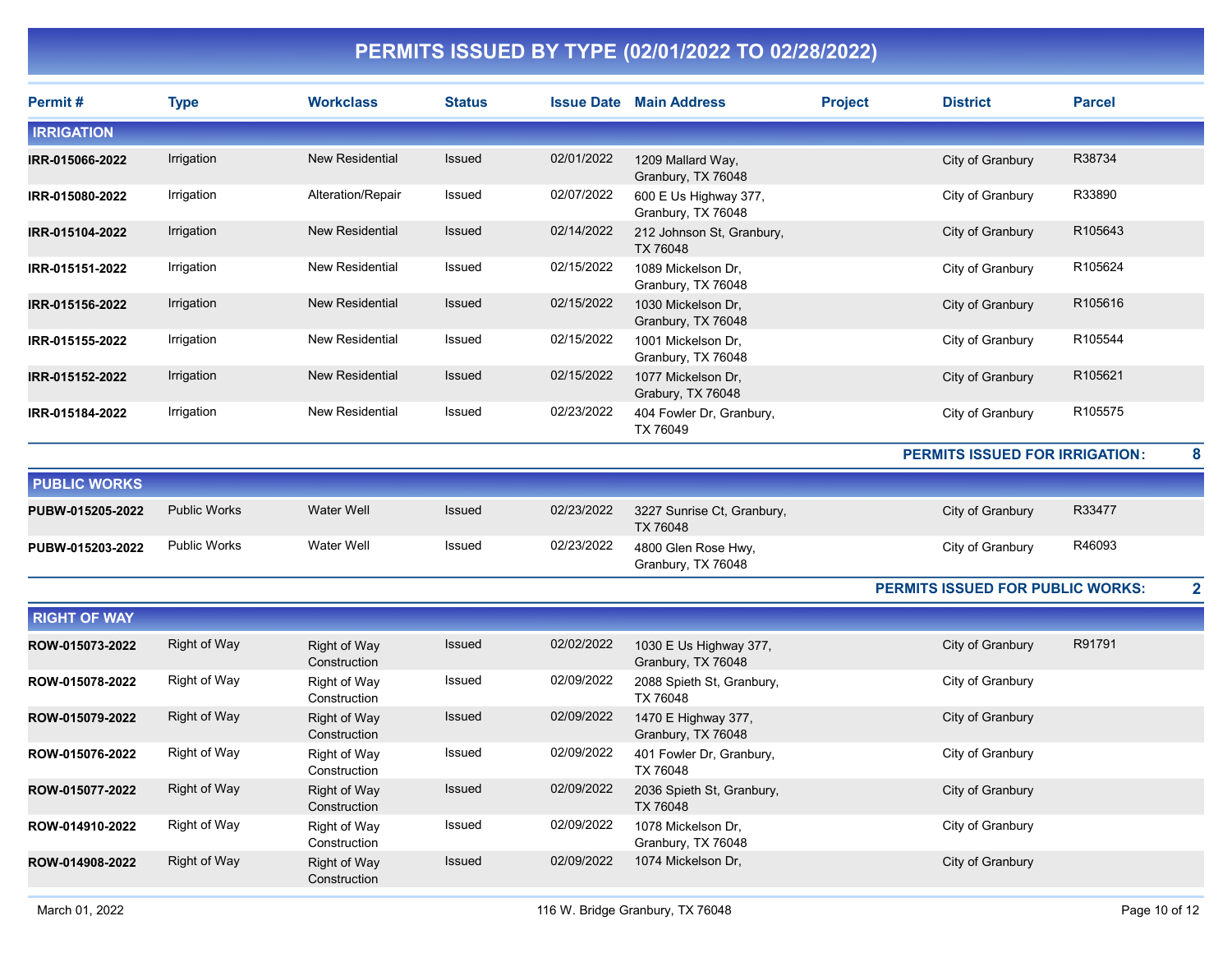| Permit#         | <b>Type</b>  | <b>Workclass</b>             | <b>Status</b> | <b>Issue Date</b> | <b>Main Address</b>                         | <b>Project</b> | <b>District</b>  | <b>Parcel</b> |
|-----------------|--------------|------------------------------|---------------|-------------------|---------------------------------------------|----------------|------------------|---------------|
| ROW-014912-2022 | Right of Way | Right of Way<br>Construction | Issued        | 02/09/2022        | 1073 Mickelson Dr.<br>Granbury, TX 76048    |                | City of Granbury |               |
| ROW-013284-2021 | Right of Way | Right of Way<br>Construction | Issued        | 02/09/2022        | 909 Switzer, Granbury, TX<br>76048          |                | City of Granbury |               |
| ROW-014913-2022 | Right of Way | Right of Way<br>Construction | Issued        | 02/09/2022        | 1061 Mickelson Dr.<br>Granbury, TX 76048    |                | City of Granbury |               |
| ROW-013285-2021 | Right of Way | Right of Way<br>Construction | Issued        | 02/09/2022        | 2202 Vienna, Granbury, TX<br>76048          |                | City of Granbury |               |
| ROW-014788-2021 | Right of Way | Right of Way<br>Construction | Issued        | 02/09/2022        | 300 S Park, Granbury, TX<br>76048           |                | City of Granbury |               |
| ROW-014789-2021 | Right of Way | Right of Way<br>Construction | Issued        | 02/09/2022        | 1053 Mickelson, Granbury,<br>TX 76048       |                | City of Granbury |               |
| ROW-014776-2021 | Right of Way | Right of Way<br>Construction | Issued        | 02/14/2022        | 3700 E Highway 377,<br>Granbury, TX 76048   |                | City of Granbury |               |
| ROW-015201-2022 | Right of Way | Right of Way<br>Construction | Issued        | 02/22/2022        | 800 Chanel Dr, Granbury,<br><b>TX 76048</b> |                | City of Granbury |               |

#### PERMITS ISSUED FOR RIGHT OF WAY : 15

| <b>SIGN</b>       |      |                                                        |               |            |                                              |                  |         |
|-------------------|------|--------------------------------------------------------|---------------|------------|----------------------------------------------|------------------|---------|
| SIGN-015037-2022  | Sign | <b>Wall Mounted</b>                                    | Issued        | 02/02/2022 | 5900 E Us Highway 377,<br>Granbury, TX 76049 | City of Granbury | R12239  |
| SIGN-015035-2022  | Sign | Menu & Message<br>Board, Canopy,<br>Mural, Window, etc | <b>Issued</b> | 02/08/2022 | 3804 E Highway 377,<br>Granbury, TX 76048    | City of Granbury |         |
| SIGN-015102-2022  | Sign | Menu & Message<br>Board, Canopy,<br>Mural, Window, etc | Issued        | 02/08/2022 | 3804 E Us Highway 377,<br>Granbury, TX 76049 | City of Granbury | R102276 |
| SIGN-015091-2022  | Sign | Other                                                  | <b>Issued</b> | 02/08/2022 | 440 E Pearl St, Granbury,<br>TX 76048        | City of Granbury | R103133 |
| SIGN-015041-2022  | Sign | <b>Wall Mounted</b>                                    | Issued        | 02/09/2022 | 222 S Morgan St,<br>Granbury, TX 76048       | City of Granbury | R38603  |
| SIGN-015040-2022  | Sign | <b>Wall Mounted</b>                                    | Issued        | 02/09/2022 | 222 S Morgan St,<br>Granbury, TX 76048       | City of Granbury | R38603  |
| SIGN-015124-2022  | Sign | <b>Wall Mounted</b>                                    | Issued        | 02/11/2022 | 301 E Highway 377,<br>Granbury, TX 76048     | City of Granbury |         |
| SIGN-015123-2022  | Sign | <b>Wall Mounted</b>                                    | <b>Issued</b> | 02/11/2022 | 301 E Us Highway 377,<br>Granbury, TX 76048  | City of Granbury | R99561  |
| SIGN-015140-2022  | Sign | <b>Wall Mounted</b>                                    | Issued        | 02/11/2022 | 1300 S Morgan St,<br>Granbury, TX 76048      | City of Granbury | R92606  |
| SIGN-015122-2022* | Sign | Inflatable Balloons                                    | Expired       | 02/11/2022 | 3801 E Us Highway 377,<br>Granbury, TX 76049 | City of Granbury | R103836 |